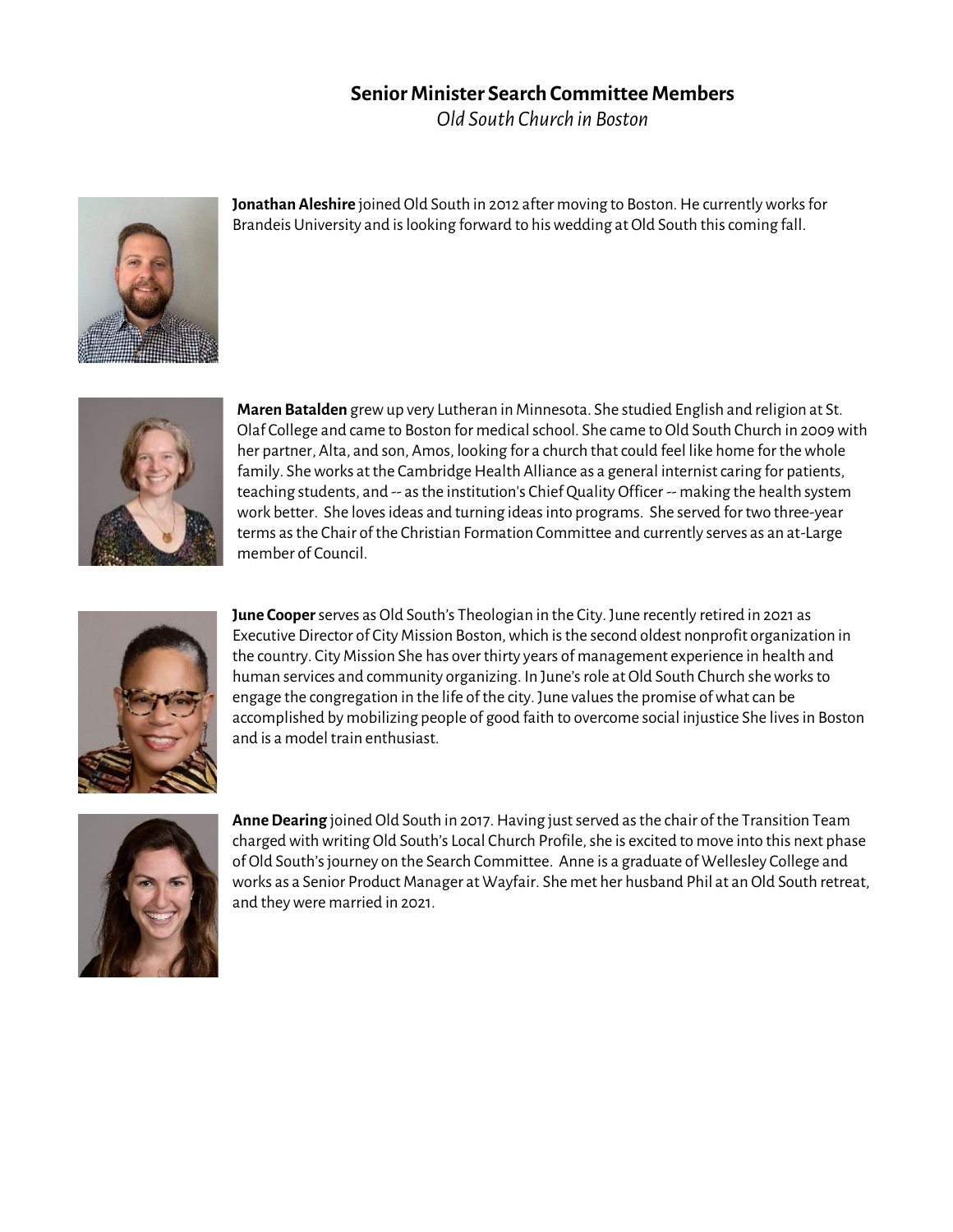

**Allen Gifford** and his wife Laurel Leslie have been Old South members since 2009. Allen has just completed a six year term on the Board of Ministers & Deacons. He is a physician and Professor of Health Policy and Management, in the Boston University School of Public Health and of Medicine in the School of Medicine.



**Quinn Grant** Quinn is a rising junior at Reading Memorial High School, and he attends First Worship with his parents and three brothers. Quinn was baptized at Old South in 2006 and he has literally grown up in our church! He was excited to finally become a member of OSC in June 2022 after his 2020 Confirmation class was interrupted by COVID. Quinn loves playing and watching soccer, running track, singing in choir, and playing guitar in his free time. Quinn enjoys giving back to his community, and is taking a trip to North Carolina with his school's Habitat for Humanity club in the summer of 2022.



**Erin Hull** is a sixteen year member of Old South. She works as a 2nd grade teacher in the Boston Public School system and lives in Roslindale with her husband Jay Harris and sons Eli and Sam. She has served on both the Christian Service & Outreach and Christian Formation Committees. She has been leading a fantastic small group of Old South women for the past five years.



**Tracy Keene** is an active lay leader at Old South Church in Boston, where he has been a member since 2007. He currently serves on the Church Council and is the Chair of (G)RACE Speaks, a standing committee of the church that deals with all matters of race/racism. He also serves on the Ordination Discernment Committee and has served on the associate pastors search committee. Tracyworks as the Director of Theater & Facilities Operations at the Loeb Drama Center at Harvard University. Tracy volunteers as a co-leader for his daughter's Girl Scouts Troop. He serves as the President of the Board of Directors for Alliance for Children, an international adoption agency. He is on the Board of Directors of the national setting of the United Church of Christ, as well as the Vice-President of the Southern New England Conference of the United Church of Christ and as President of the Massachusetts Historic Conference of the United Church of Christ. He is married to Tim Longman and they are raising two children, Emily (12) and Cliff (8), both of whom were baptized at Old South Church.



**Jake Maliel** Jake Maliel has been attending OSC since 2009. Jake, his wife Katie and their three daughters all regularly attend First Worship service. Over the years he's served on previous pastoral transition committees (which brought us Ron Buford and John Edgerton), Leadership Committee and currently serves as a Deacon. Jake is excited to get to work with his fellow OSC members on this very important next chapter in the Church's future.